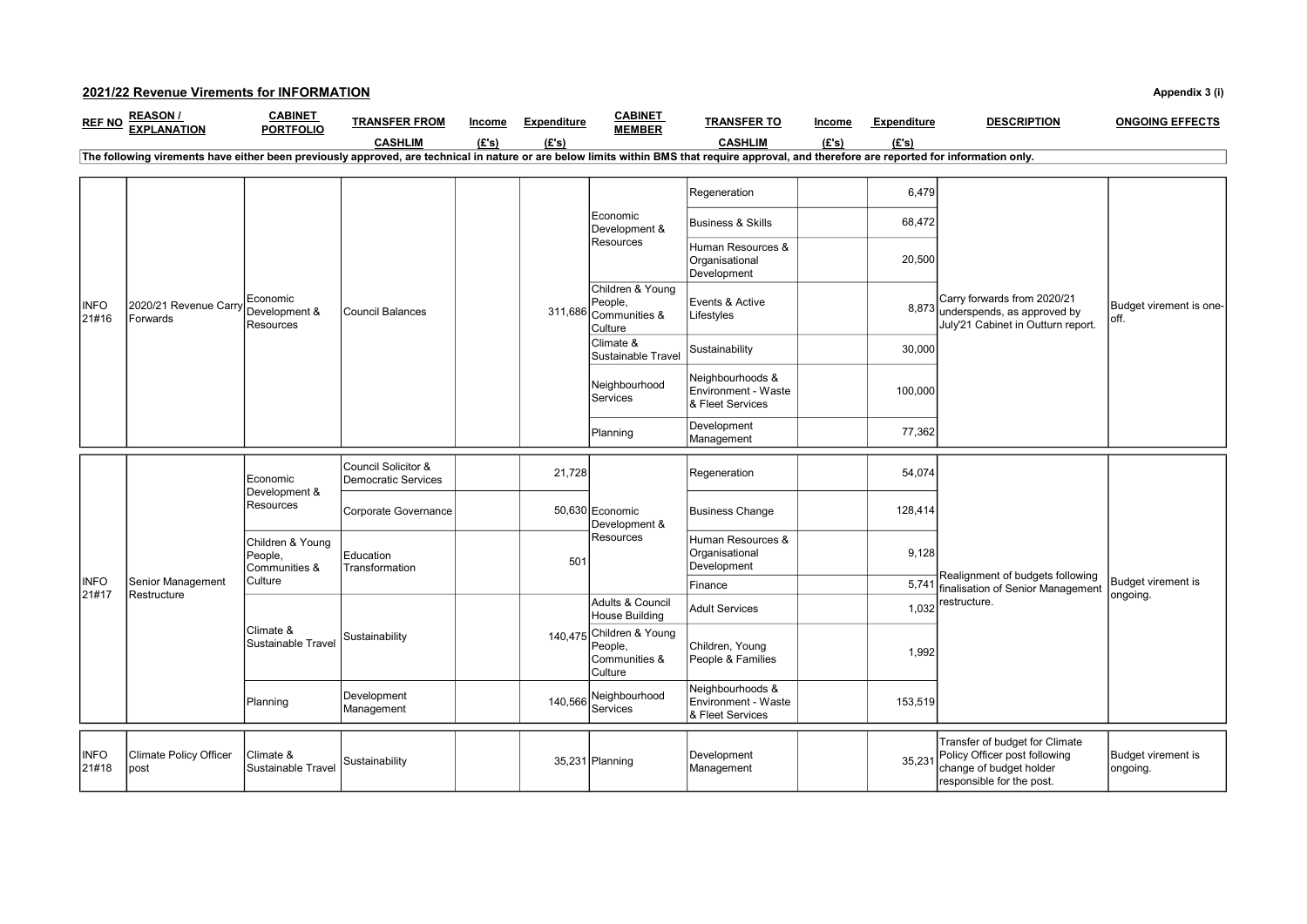| <b>REF NO</b>        | <b>REASON/</b><br><b>EXPLANATION</b>            | <b>CABINET</b><br><b>PORTFOLIO</b>                      | <b>TRANSFER FROM</b>                                       | Income | <b>Expenditure</b> | <b>CABINET</b><br><b>MEMBER</b>                         | <b>TRANSFER TO</b>                                | Income | <b>Expenditure</b> | <b>DESCRIPTION</b>                                                                                                                                                                                                                  | <b>ONGOING EFFECTS</b>                |
|----------------------|-------------------------------------------------|---------------------------------------------------------|------------------------------------------------------------|--------|--------------------|---------------------------------------------------------|---------------------------------------------------|--------|--------------------|-------------------------------------------------------------------------------------------------------------------------------------------------------------------------------------------------------------------------------------|---------------------------------------|
|                      |                                                 |                                                         | <b>CASHLIM</b>                                             | (E's)  | (E's)              |                                                         | <b>CASHLIM</b>                                    | (E's)  | (E's)              |                                                                                                                                                                                                                                     |                                       |
| <b>INFO</b><br>21#19 | Agency Staff Recharge                           | Economic<br>Development &<br>Resources                  | Various                                                    |        | 6,742              | Economic<br>Development &<br>Resources                  | Procurement &<br>Commissioning                    |        |                    | Elimination of internal income<br>budgets within Procurement, along<br>with the corresponding internal<br>45,430 expenditure budgets across<br>services, for administration of the<br>Council's corporate agency staff<br>contract. | Budget virement is<br>ongoing.        |
|                      |                                                 | Adults & Council<br><b>House Building</b>               | <b>Adult Services</b>                                      |        | 3,397              |                                                         |                                                   |        |                    |                                                                                                                                                                                                                                     |                                       |
|                      |                                                 | Children & Young<br>People,<br>Communities &<br>Culture | Various                                                    |        | 5,378              |                                                         |                                                   |        |                    |                                                                                                                                                                                                                                     |                                       |
|                      |                                                 | Climate &<br>Sustainable Travel                         | Transport Planning,<br>Policy and Sustainable<br>Transport |        | 3,967              |                                                         |                                                   |        |                    |                                                                                                                                                                                                                                     |                                       |
|                      |                                                 | Neighbourhood<br><b>Services</b>                        | Various                                                    |        | 24,727             |                                                         |                                                   |        |                    |                                                                                                                                                                                                                                     |                                       |
|                      |                                                 | Transport Services Various                              |                                                            |        | 903                |                                                         |                                                   |        |                    |                                                                                                                                                                                                                                     |                                       |
|                      |                                                 | Planning                                                | Building Control &<br><b>Public Protection</b>             |        | 316                |                                                         |                                                   |        |                    |                                                                                                                                                                                                                                     |                                       |
| <b>INFO</b><br>21#20 | <b>Head of Customer</b><br>Access & Improvement | Economic<br>Development &<br>Resources                  | Information<br>Technology                                  |        | 57.017             | Children & Young<br>People.<br>Communities &<br>Culture | <b>Customer Services</b><br>(including Libraries) |        |                    | Realignment of budget for Head of<br>Access & Improvement, which had<br>57,017 previously been a shared post<br>between IT and Customer<br>Services.                                                                                | Budget virement is<br>ongoing.        |
| <b>INFO</b><br>21#21 | ncome Services                                  | Economic<br>Development &<br>Resources                  | Finance                                                    |        |                    | Economic<br>565,123 Development &<br>Resources          | Revenues & Benefits                               |        |                    | Transfer of budget for Income<br>565,123 Services team to Revenues &<br>Benefits following the restructure<br>of Exchequer Services.                                                                                                | <b>Budget virement is</b><br>ongoing. |
| <b>INFO</b><br>21#22 | Centralisation of IT<br>Budgets                 | Economic<br>Development &<br>Resources                  | <b>Property Services</b>                                   |        | 5,615              | Economic<br>Development &<br>Resources                  | Information<br>Technology                         |        |                    | Centralisation of budget for<br>6,215 Systemlink & Botanical Gardens IT<br>equipment.                                                                                                                                               | Budget virement is<br>ongoing.        |
|                      |                                                 | Children & Young<br>People,<br>Communities &<br>Culture | Events & Active<br>Lifestyles                              |        | 600                |                                                         |                                                   |        |                    |                                                                                                                                                                                                                                     |                                       |
| <b>INFO</b><br>21#23 | Senior Management<br>Restructure                | Children & Young<br>People,<br>Communities &<br>Culture | Children, Young<br>People & Families                       |        |                    | Economic<br>43,738 Development &<br>Resources           | Corporate<br>Governance                           |        |                    | Transfer of associated Director of<br>Children's Services budgets that<br>43,738 previously sat with Corporate<br>Director prior to senior<br>management restructure.                                                               | Budget virement is<br>ongoing.        |